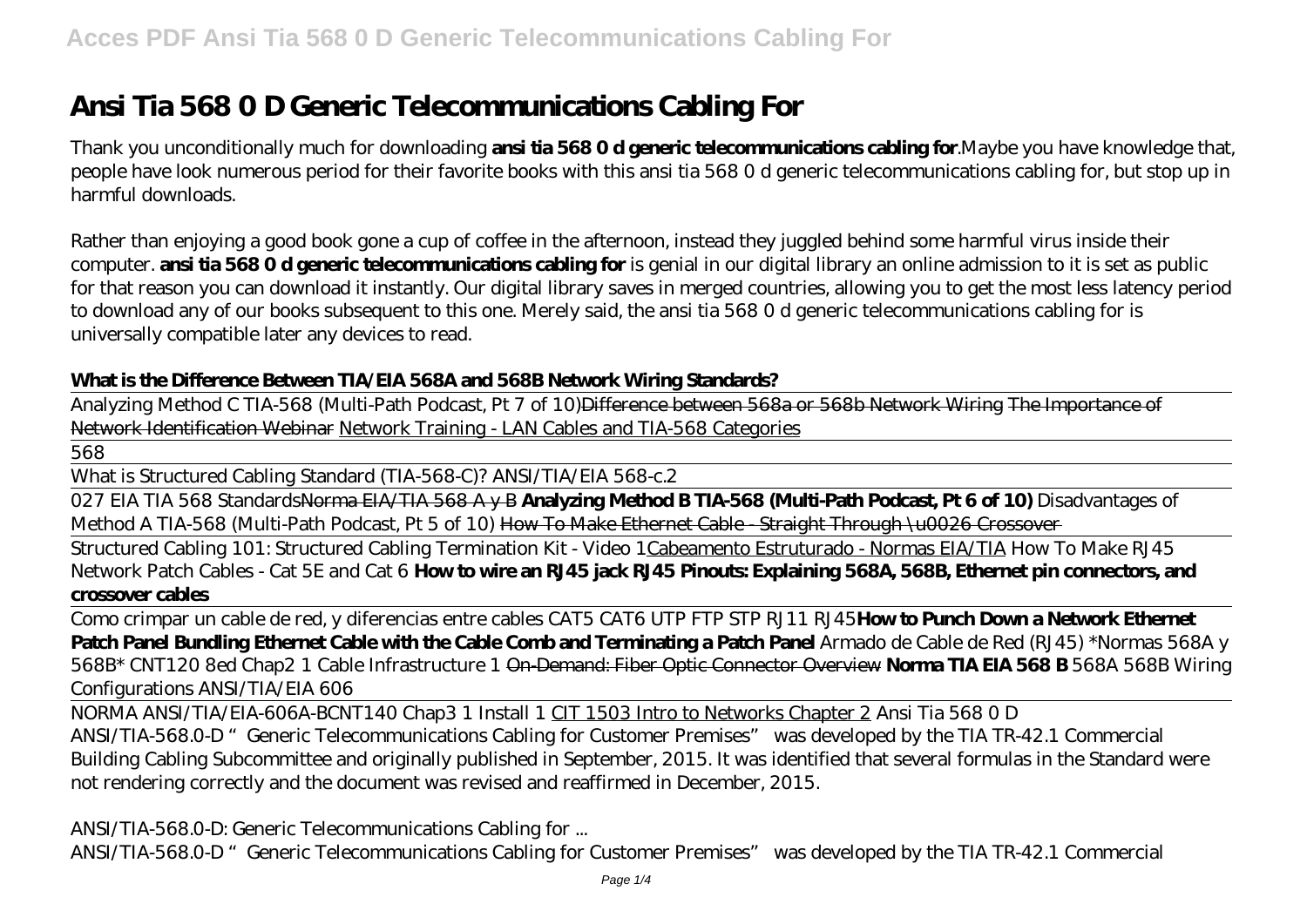Building Cabling Subcommittee and published in December, 2015. Significant changes from the previous edition include: Category 5e or higher rated cabling is required for all generic balanced twisted-pair cabling deployments

#### *ANSI/TIA-568-D: Generic Telecommunications Cabling for ...*

ANSI/TIA-568 is a set of telecommunications standards from the Telecommunications Industry Association. The standards address commercial building cabling for telecommunications products and services. As of 2017, the standard is at revision D, replacing the 2009 revision C, 2001 revision B, the 1995 revision A, and the initial issue of 1991, which are now obsolete. Perhaps the best known features of ANSI/TIA-568 are the pin/pair assignments for eight-conductor 100-ohm balanced twisted pair cablin

#### *TIA/EIA-568 - Wikipedia*

TIA/EIA-568 is a set of telecommunications standards from the Telecommunications Industry Association. This Standard contains requirements that facilitate the planning and installation of a structured cabling system in a commercial building environment. The structure for commercial building cabling is based on the generic cabling system structure specified in TIA-568.0-D. Performance and technical criteria for balanced twisted-pair cabling systems are specified in TIA-568-C.2.

#### *ANSI/TIA-568-D - Fiber Optics Tech Consortium*

ANSI/TIA-568.0-D "Generic Telecommunications Cabling for Customer Premises" was developed by the TIA TR-42.1 Commercial Building Cabling Subcommittee and originally published in September, 2015. It was identified that several formulas in the Standard were not rendering correctly and the document was revised and reaffirmed in December, 2015.

# *1 ANSI TIA-568.0-D Generic Telecommunications Cabling for ...*

TIA, TIA-568.0-E Generic Cabling This Standard provides structure, topologies and distances, installation, performance, and testing requirements for generic telecommunications cabling.

# *ANSI/TIA-568.0-E: Generic Telecommunications Cabling for ...*

The latest TIA standard for balanced twisted-pair cable systems – TIA 568.2-D – was approved for publication during the TR-42.7 meeting on June 12, 2018. It will replace TIA-568-C.2 and is expected to be published in the coming weeks. For the past year (or more), we've been talking about many of the changes we will see in this standard, and now that it's approved, we decided a recap is ...

# *Twisted Pair Cable Systems ANSI/TIA 568.2-D Ready to Publish*

ANSI/TIA-568.2-D: Balanced Twisted-Pair Telecommunications Cabling and Components. This Standard specifies the mechanical and transmission requirements of category 3, 5e, 6, 6A, and 8 balanced twisted-pair copper cabling and components. ANSI/TIA-568.2-D

"Balanced Twisted-Pair Telecommunications Cabling and Components" was developed by the TIA TR-42.7 Copper Cabling Subcommittee and published in September, 2018. Page 2/4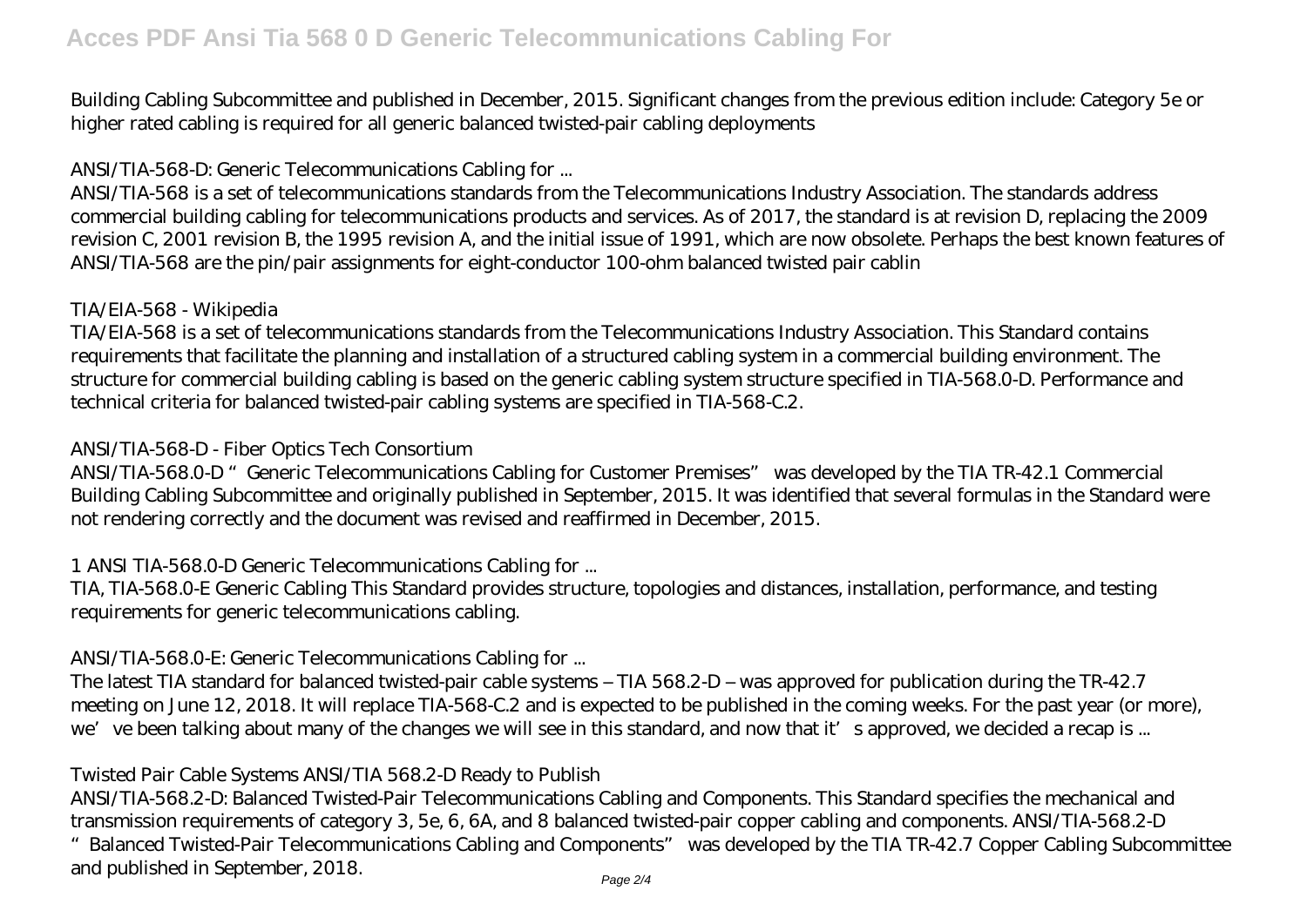# *ANSI/TIA-568.2-D: Balanced Twisted-Pair Telecommunications ...*

TIA, TIA-568.1-D Commercial Building Cabling. Nov 17 2011. This Standard contains requirements that facilitate the planning and installation of a structured cabling system in a commercial building environment. The structure for commercial building cabling is based on the generic cabling system structure specified in TIA-568.0-D. Performance and technical criteria for balanced twisted-pair cabling systems are specified in TIA-568-C.2.

#### *ANSI/TIA-568.1-D: Commercial Building Telecommunications ...*

The ANSI/TIA-568 family of Telecommunications Standards contains the requirements for balanced twisted-pair, optical fiber, and coaxial cabling.

#### *ANSI/TIA-568-C Family of Standards Overview | Standards ...*

ANSI/TIA-568.0-D Generic Telecommunications Cabling for Customer Premises ANSI/TIA-568.1-D Commercial building Telecommunications Cabling Standard ANSI/TIA-568-C.2 Balanced Twisted Pair Telecommunications Cabling and Components Standard ANSI/TIA-568-C.3 Optical Fibre Cable Components Standards ANSI/TIA-568-C.4 Coaxial and Broadband Components (Note the change in format with revision D where ...

#### *Cabling Standards - Maxxam*

TIA-568 SET, 2020 Edition, March 24, 2020 - COMMERCIAL BUILDING TELECOMMUNICATIONS CABLING STANDARD SET (CONTAINS: TIA-568.0-D, TIA-568.1-D, TIA-568.2-D, TIA-568.3-D AND TIA-568.4-D - WITH ADDENDUMS AND ERRATAS) There is no abstract currently available for this document

#### *TIA-568 SET : COMMERCIAL BUILDING TELECOMMUNICATIONS ...*

TIA-568-C.0 February 2009 Generic Telecommunications Cabling for Customer Premises ANSI/TIA-568-C.0-2009 APPROVED: FEBRUARY 2, 2009

# *TIA-568-C.0 Generic Telecommunications Cabling for ...*

ANSI/TIA-607-D informs system designers, installers and owners of appropriate components and techniques needed to build a generic telecommunications bonding and grounding (earthing) infrastructure that interconnects to electrical and telecommunications systems.

# *New and emerging cabling standards from the TIA | Cabling ...*

The Telecommunications Industry Association (TIA) recently published the ANSI/TIA-569-E standard, Telecommunications Pathways and Spaces. The "E" revision supersedes the 569-D standard, which was published in 2015. ANSI/TIA-569-E was developed by the TIA's TR-42.3 Subcommittee.